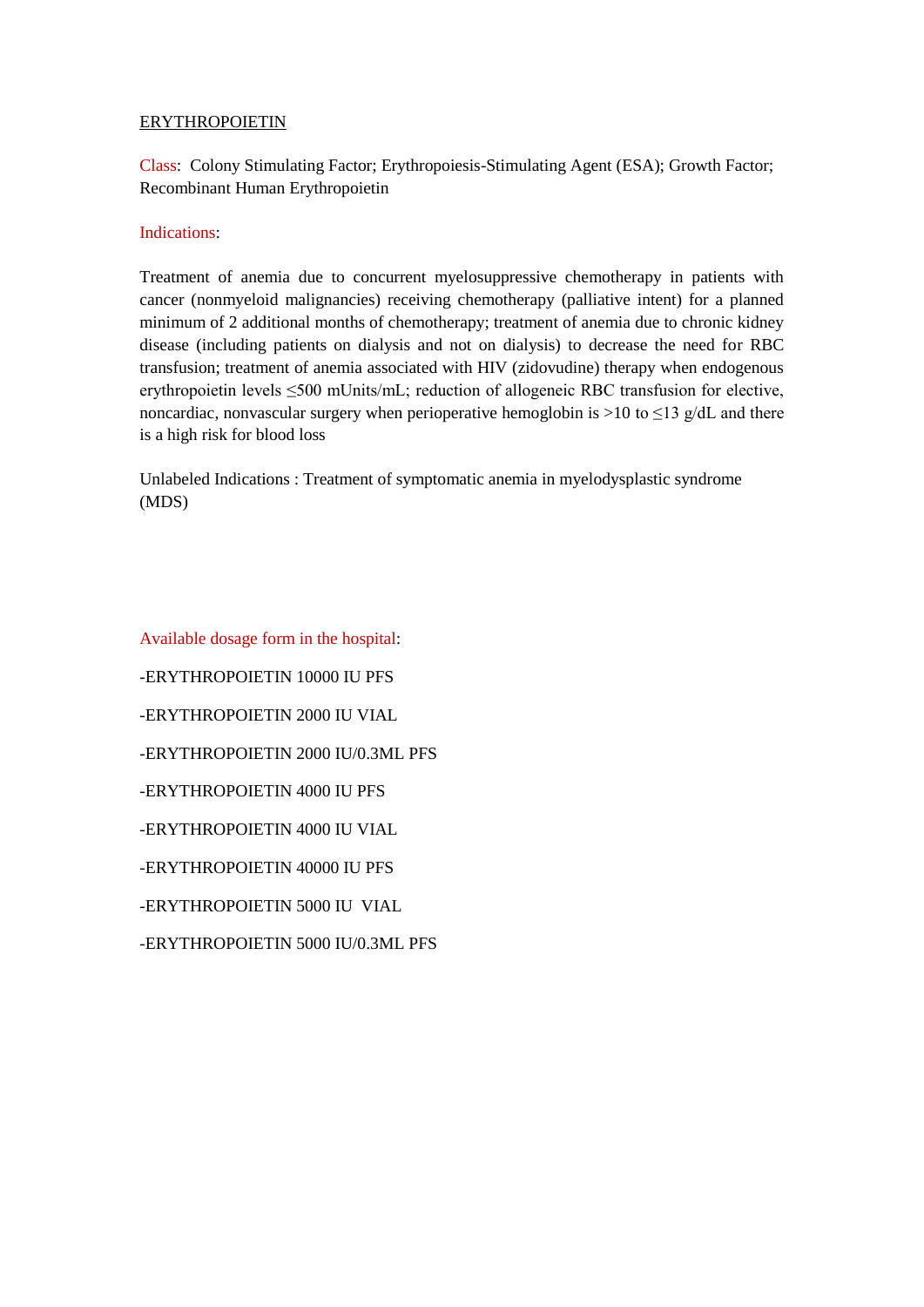### Dosage:

**Anemia associated with chronic kidney disease**: Individualize dosing and use the lowest dose necessary to reduce the need for RBC transfusions.

- *-Chronic kidney disease patients ON dialysis* (I.V. route is preferred for hemodialysis patients; initiate treatment when hemoglobin is  $\langle 10 \text{ g/dL} \rangle$ ; reduce dose or interrupt treatment if hemoglobin approaches or exceeds 11 g/dL): I.V., SubQ: Initial dose: 50-100 units/kg 3 times/week
- *-Chronic kidney disease patients NOT on dialysis* (consider initiating treatment when hemoglobin is <10 g/dL; use only if rate of hemoglobin decline would likely result in RBC transfusion and desire is to reduce risk of alloimmunization or other RBC transfusion-related risks; reduce dose or interrupt treatment if hemoglobin exceeds 10 g/dL): I.V., SubQ: Initial dose: 50-100 units/kg 3 times/week
- *-Dosage adjustments for chronic kidney disease patients (either on dialysis or not on dialysis):*
	- -If hemoglobin does not increase by >1 g/dL after 4 weeks: Increase dose by 25%; do not increase the dose more frequently than once every 4 weeks
	- -If hemoglobin increases >1 g/dL in any 2-week period: Reduce dose by  $\geq 25\%$ ; dose reductions can occur more frequently than once every 4 weeks; avoid frequent dosage adjustments
	- -Inadequate or lack of response over a 12-week escalation period: Further increases are unlikely to improve response and may increase risks; use the minimum effective dose that will maintain a Hgb level sufficient to avoid RBC transfusions and evaluate patient for other causes of anemia. Discontinue therapy if responsiveness does not improve.
- **-Anemia due to chemotherapy in cancer patients**: Initiate treatment only if hemoglobin  $\leq$ 10 g/dL and anticipated duration of myelosuppressive chemotherapy is  $\geq$ 2 months. Titrate dosage to use the minimum effective dose that will maintain a hemoglobin level sufficient to avoid red blood cell transfusions. Discontinue erythropoietin following completion of chemotherapy. SubQ: Initial dose: 150 units/kg 3 times/week or 40,000 units once weekly until completion of chemotherapy

#### *Dosage adjustments:*

-If hemoglobin does not increase by >1 g/dL **and** remains below 10 g/dL after initial 4 weeks: Increase to 300 units/kg 3 times/week or 60,000 units weekly;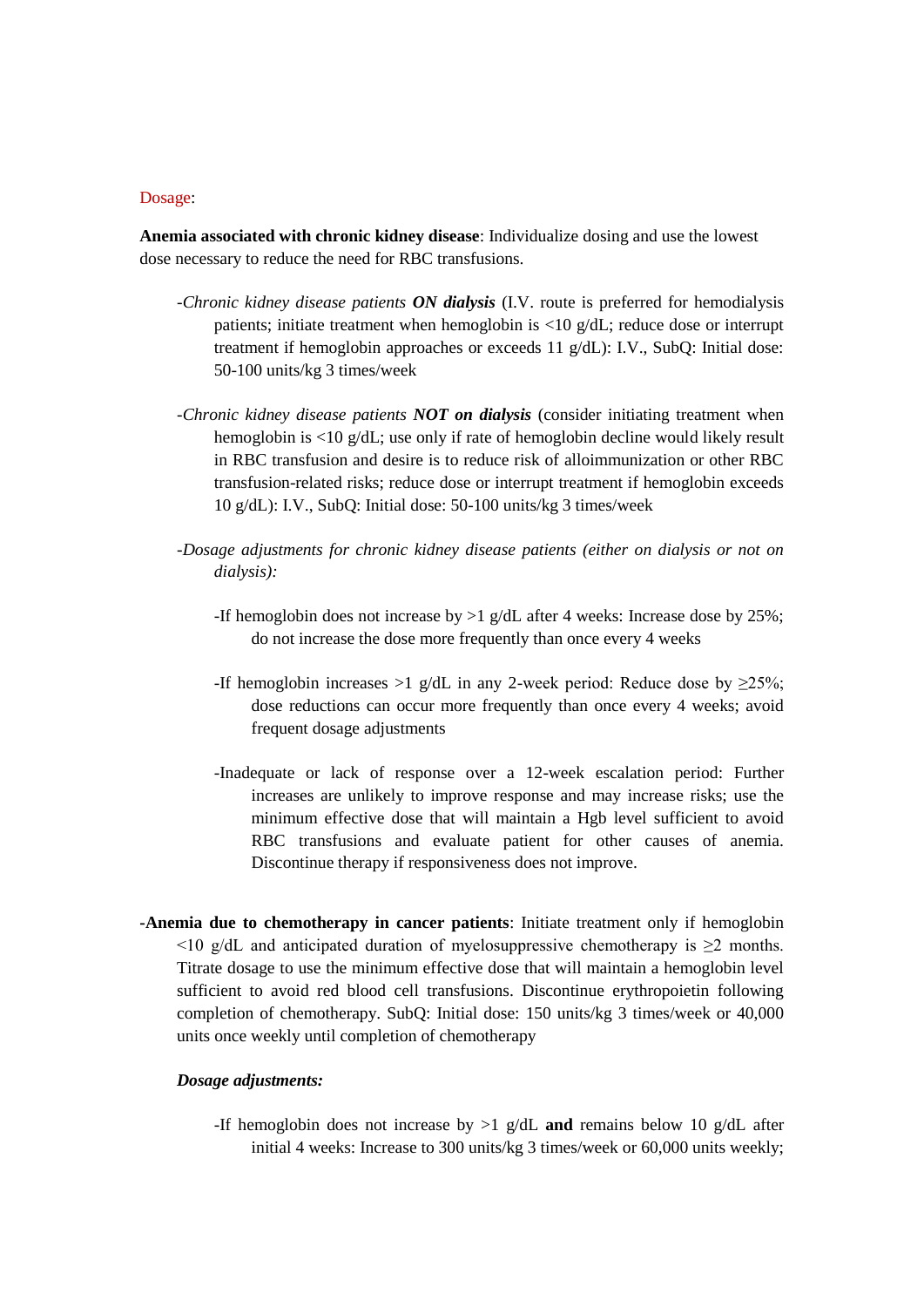discontinue after 8 weeks of treatment if RBC transfusions are still required or there is no hemoglobin response

- -If hemoglobin exceeds a level needed to avoid red blood cell transfusion: Withhold dose; resume treatment with a 25% dose reduction when hemoglobin approaches a level where transfusions may be required.
- -If hemoglobin increases >1 g/dL in any 2-week period or hemoglobin reaches a level sufficient to avoid red blood cell transfusion: Reduce dose by 25%.
- **-Anemia due to zidovudine in HIV-infected patients**: Titrate dosage to use the minimum effective dose that will maintain a hemoglobin level sufficient to avoid red blood cell transfusions. Hemoglobin levels should not exceed 12 g/dL.
	- -Serum erythropoietin levels ≤500 mUnits/mL and zidovudine doses ≤4200 mg/week): I.V., SubQ: Initial: 100 units/kg 3 times/week; if hemoglobin does not increase after 8 weeks, increase dose by ~50-100 units/kg at 4-8 week intervals until hemoglobin reaches a level sufficient to avoid RBC transfusion; maximum dose: 300 units/kg. Withhold dose if hemoglobin exceeds 12 g/dL, may resume treatment with a 25% dose reduction once hemoglobin <11 g/dL. Discontinue if hemoglobin increase is not achieved with 300 units/kg for 8 weeks.
- **-Surgery patients** (perioperative hemoglobin should be >10 g/dL and ≤13 g/dL; DVT prophylactic anticoagulation is recommended): SubQ: Initial dose:
	- 300 units/kg/day beginning 10 days before surgery, on the day of surgery, and for 4 days after surgery
	- **or**
- 600 units/kg once weekly for 4 doses, given 21- , 14-, and 7-days before surgery, and on the day of surgery

**-Symptomatic anemia associated with myelodysplastic syndrome (unlabeled use):** SubQ: 40,000-60,000 units 1-3 times/week.

#### **Geriatric**

Refer to adult dosing.

### **Renal impairment:**

No dosage adjustment in renal impairment provided in manufacturer's labeling.

#### **Hepatic impairment**:

No dosage adjustment in hepatic impairment provided in manufacturer's labeling.